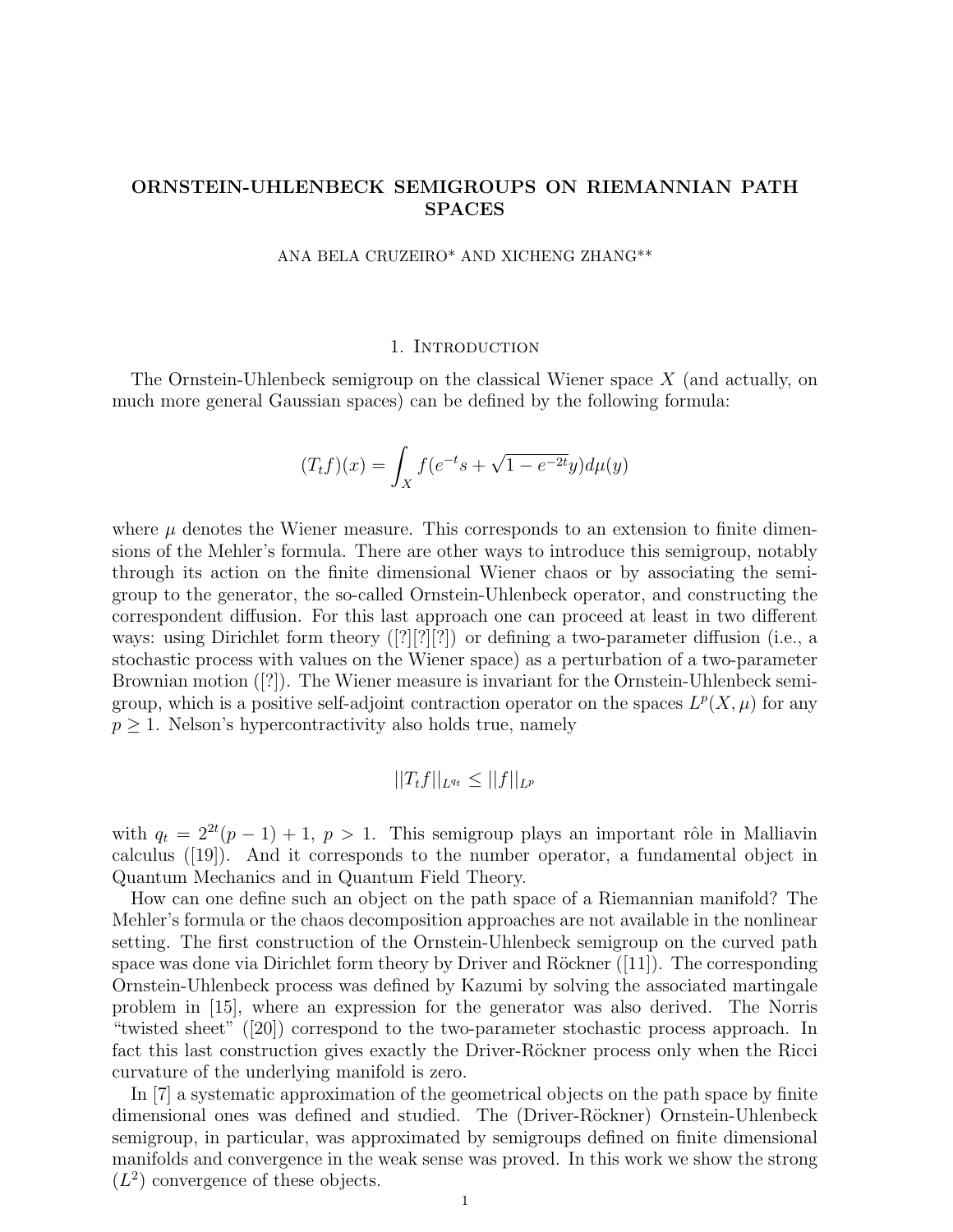# 2. The Riemannian path space

Let M be a d-dimensional compact Riemannian manifold where we consider Levi-Civita connection and  $O(M)$  be the corresponding bundle of orthogonal frames, namely

 $O(M) := \{(m, r) : m \in M \text{ and } r : \mathbb{R}^d \to T_m(M) \text{ is a Euclidean isometry}\}\$ 

The horizontal Laplacian on  $O(M)$  is defined by  $\Delta_{O(M)} = \sum_{k=1}^{d} A_k^2$ , where  $A_k$  are the canonical horizontal vector fields. It satisfies the relation  $\Delta_{O(M)}(\tilde{f} \circ \pi) = (\Delta_M f) \circ \pi$ , where  $\Delta_M$  denotes the Laplace-Beltrami operator and  $\pi$ :  $O(M) \to M$  denotes the canonical projection. The stochastic (Stratonovich) differential equation

$$
dr_x = \sum_{k=1}^{d} A_k(r_x) \circ dx
$$

with initial condition  $r_x(0) = r_0$  defines a flow of diffeomorphisms on  $O(M)$ , the lift of the Brownian motion associated with  $\Delta_M$  (cf.[19]).

We consider the path space

$$
P_{m_0}(M) = \{ \text{continuous } p : [0,1] \to M \text{ with } p(0) = m_0 \}
$$

for a fixed  $m_0 \in M$ . This space is endowed with the Wiener measure  $\mu$  (the law of the Brownian motion on M) and with its natural past filtration. The path space of  $\mathbb{R}^d$ , the classical Wiener space, will be simply denoted by X. The Itô map  $I: X \to P_{m_0}(M)$ , namely

$$
I(x)(\tau) = \pi(r_x(\tau))
$$

was defined in [19] as a map which is a.s. bijective and provides an isomorphism between the corresponding Wiener measures.

The path space geometry constructed in [4] is a Cartan-type moving frame geometry based on the parallel transport along Brownian paths, which was constructed by Itô as an extension of the parallel transport over smooth trajectories. The Itô parallel transport along a path  $p \in P_{m_0}(M)$  is defined by

$$
t^p_{\tau \leftarrow \tau_0} = r_p(\tau) r_p(\tau_0)^{-1}
$$

where  $r_p$  is the horizontal lift of p.

For a cylindrical functional on the path space  $F(p) = f(p(\tau_1),...p(\tau_m))$ , with  $0 <$  $\tau_1$  < ...  $\tau_m \leq 1$  and f a smooth function on  $M^m$ , the derivation operators in the sense of Malliavin calculus are defined by

$$
D_{\tau}F = \sum_{k=1}^{m} 1_{\tau < \tau_k} t_{\tau \leftarrow \tau_k}^p (\partial_k f)
$$

These operators are closable in  $L^q$ ,  $q > 1$ , with respect to the norm

$$
||DF||(p) = \left(\sum_{\alpha=1}^{d} \int_{0}^{1} (D_{\tau,\alpha}F)^{2} d\tau\right)^{\frac{1}{2}}
$$

where  $D_{\tau,\alpha}F = (t_{0\leftarrow \tau}^p D_\tau F | \varepsilon_\alpha)$  and  $\{\varepsilon_\alpha\}$  denotes the canonical basis in  $\mathbb{R}^d$ .

If we consider maps  $Z_p(\tau) \in T_{p(\tau)}(M)$  such that  $z(\tau) = t_0^p$  $_{0 \leftarrow \tau}^{p}(Z(\tau))$  belongs to the Cameron-Martin subspace  $H$  of the Wiener space, then we can also define derivation along the "vector field" Z by

$$
D_Z F = \int_0^1 D_{\tau,\alpha} F \dot{z}^\alpha(\tau) d\tau
$$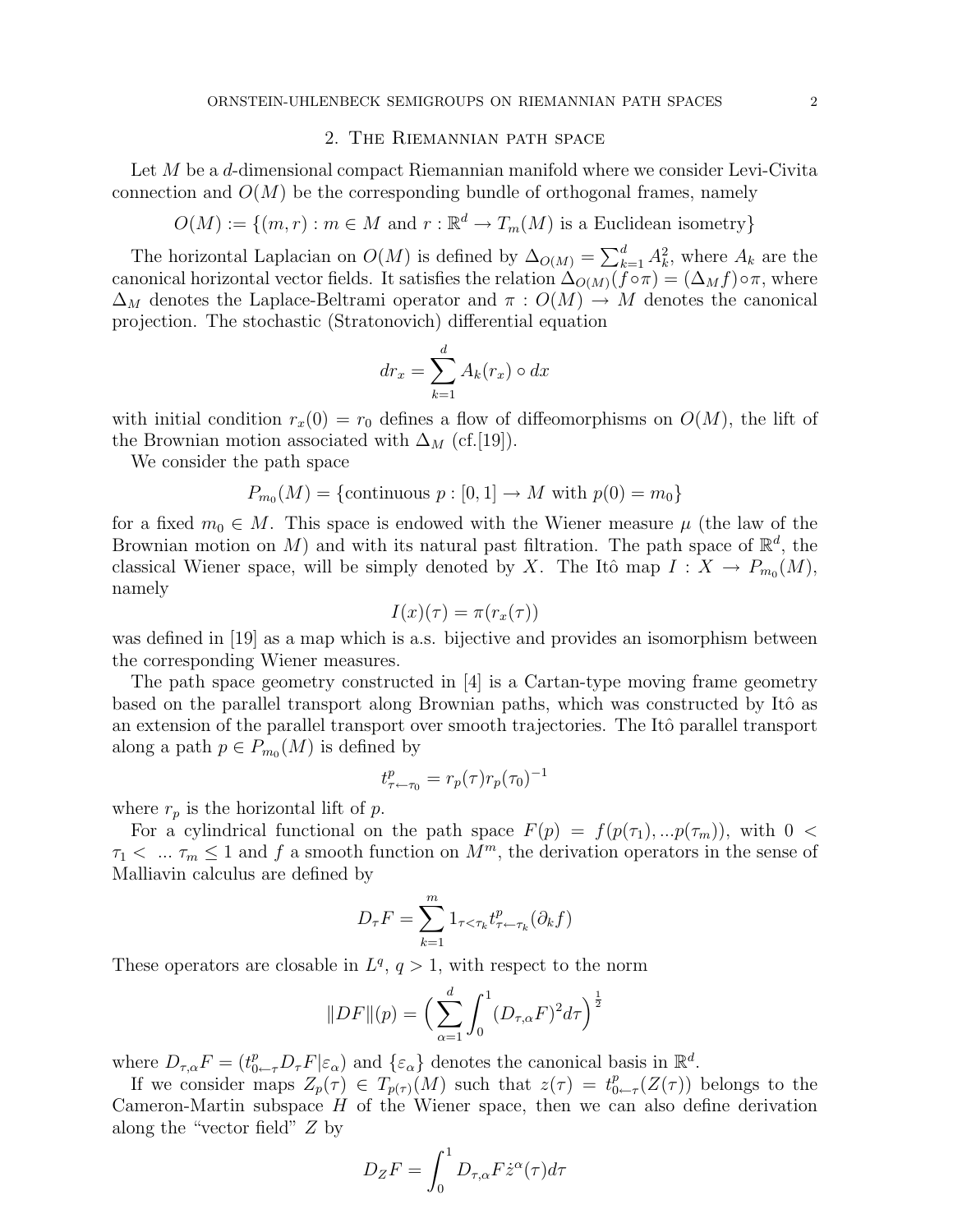Differential calculus on the path space of a Riemannian manifold can be "transported" to differential calculus on the Wiener space through the Itô map. The price to pay is that Cameron-Martin tangent space is not preserved. This phenomena leads to a necessary extension of the tangent space and the definition of the so-called tangent processes (cf. [10],[4]). The corresponding result is the following:

Theorem 2.1. (Driver [10], Fang-Malliavin [12] and Cruzeiro-Malliavin [4]) A scalar valued functional F defined on the path space  $P_{m_0}(M)$  is differentiable along an adapted vector field Z if and only if  $F \circ I$  is differentiable on the Wiener space along a semimartingale  $\xi$  given by

$$
\begin{cases} d\xi(\tau) = \dot{z}d\tau + \rho \circ dx(\tau) \\ d\rho(\tau) = \Omega(\circ dx(\tau), z) \end{cases}
$$

where  $\Omega$  denotes the curvature tensor of the manifold read on the frame bundle  $(\Omega_r(u, v) =$  $r^{-1} \Omega^M(ru, rv)$ ),  $z(\tau) = t_0^p$  $_{0 \leftarrow \tau}^{p}(Z(\tau))$ ; furthermore we have the intertwinning formula

$$
(D_{Z}F)\circ I = D_{\xi}(F\circ I).
$$

One consequence of the intertwinning formula is Bismut's integration by parts formula  $(cf. [4])$ , namely

$$
E^{\nu}(D_{Z}F) = E^{\nu}\left((F \circ I)\int_{0}^{1} \left[\dot{z} + \frac{1}{2}\text{Ricc}(z)\right]dx\right)
$$

which holds for adapted Cameron-Martin vector fields Z and functionals  $F \in L^2$  whose derivative is also in  $L^2$ . We shall write

$$
\delta(z) = \int_0^1 \left[ \dot{z} + \frac{1}{2} \text{Ricc}(z) \right] dx.
$$

In [11] the Ornstein-Uhlenbeck Dirichlet form

$$
\mathcal{E}(F,G) = E\Big(\sum_{\alpha} \int_0^1 D_{\tau,\alpha} F D_{\tau,\alpha} G d\tau\Big)
$$

was defined and studied. In particular a process and a corresponding semigroup can be associated to it. The generator, computed on cylindrical functions of the form  $F(p)$  =  $f(p(\tau_1),...,p(\tau_m)), f \in C^{\infty}(M^m)$  has the form (cf.[15] and also [5]):

$$
LF = \sum_{\alpha} \sum_{i,j=1}^{m} s_i \wedge s_j D_{z_i,\alpha} D_{z_j,\alpha} f - \sum_{\alpha,i,j} s_i \wedge s_j \delta(z_{i,\alpha}) D_{z_j,\alpha} f
$$

where

$$
\dot{z}_{i,\alpha} := \left(\frac{1}{\triangle_{i-1}s}1_{[s_{i-1},s_i)} - \frac{1}{\triangle_i s}1_{[s_i,s_{i+1})}\right)\varepsilon^{\alpha}, i = 1, \cdots, n-1
$$
  

$$
\dot{z}_{n,\alpha} := \frac{\varepsilon^{\alpha}}{1 - s_{n-1}}1_{[s_{n-1},1]}
$$

This operator coincides with the Norris Ornstein-Uhlenbeck operator when the Ricci curvature of the manifold M is zero. We shall denote by  $T_t$  the semigroup associated with L.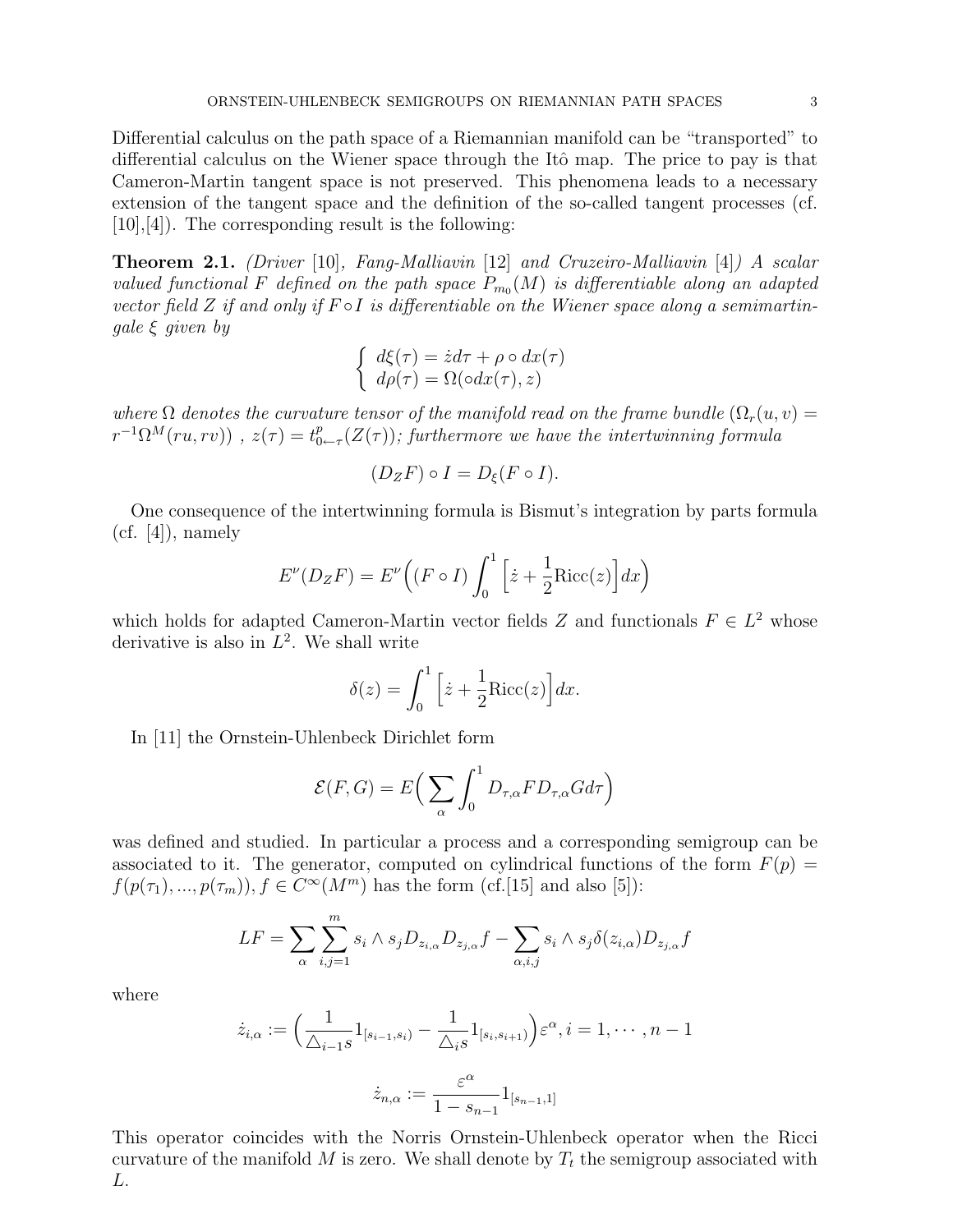#### 3. Finite dimensional approximations

Following [7] we consider, for a finite partition of the time interval  $\mathcal{P} = \{0 = s_0 < s_1 <$  $... < s_n = 1$ , the space of piecewise geodesics paths which change directions only at the partition points, namely:

$$
H^{n}(M) = \{ \sigma \in P_{m_0}(M) \cap C^2(I \setminus \mathcal{P}) : \nabla \dot{\sigma}(s)/ds = 0 \text{ for } s \notin \mathcal{P} \}.
$$

The development map  $I_n$  is a diffeomorphism between the spaces  $H^n(\mathbb{R}^d)$  (simplified as  $H^n$ ) and  $H^n(M)$  that associates to a path  $x \in H^n$  the unique  $\sigma = I_n(x) \in H^n(M)$ verifying

$$
\dot{\sigma}(s) = t_{s \leftarrow 0}^{\sigma} \dot{x}(s), \quad \sigma(0) = m_0,
$$

where  $t^{\sigma}_{\leftarrow 0}$  denotes the parallel transport along  $\sigma$ .

The tangent space inherited from the tangent space of the Gaussian vector space  $H^n$ through the map  $I_n$  consists of maps of the form  $Z(s) := t_{s \leftarrow 0}^{\sigma}(z(s))$  such that

$$
\ddot{z}(s) = \Omega_{r(s)}(\dot{x}(s), z(s))\dot{x}(s) \text{ on } I \setminus P
$$

with  $\sigma \in H^{(n)}(M)$ ,  $x = I_n^{-1}(\sigma)$ , r the horizontal lift of  $\sigma$  and  $z \in H^n$  (cf. [1]).

We endow  $H^{n}(M)$  with a Gaussian measure  $\nu_n$  such that  $\nu_n \circ I_n = \mu_n$ , where  $\mu_n =$  $\mu \circ (\pi_n^X)^{-1}$  is the finite dimensional Gaussian measure on  $H^n$ .

For  $\varepsilon \in [0, 1]$ , we consider the following spaces:

$$
M_{\varepsilon}^{n} := \{ v \in M^{n} : d(v_{i}, v_{i+1}) < \zeta_{\varepsilon}, \text{ for } i = 0, 1, \dots, n - 1 \},
$$
  

$$
H_{\varepsilon}^{n}(M) := \{ \sigma \in H^{n}(M) : \int_{s_{i}}^{s_{i+1}} |\dot{\sigma}(s)| ds < \zeta_{\varepsilon}, \text{ for } i = 0, 1, \dots, n - 1 \},
$$
  

$$
H_{\varepsilon}^{n} := \{ z \in H^{n} : ||z(s_{i+1} - z(s_{i})|| < \zeta_{\varepsilon}, \text{ for } i = 0, 1, \dots, n - 1 \},
$$

where  $\zeta_{\varepsilon} := \varepsilon(\rho \wedge 4/K_{\Omega}), \rho$  is the radius of injectivity of M,  $K_{\Omega} = \sup_{r \in O(M)} ||\Omega_r|| < \infty$ .

 $M_{\varepsilon}^{n}$  is an open subset of  $M^{n}$  and therefore is a differentiable manifold. We associate to  $v \in M_{\varepsilon}^n$  the piecewise geodesic curve  $\sigma_v$  defined by linking the points  $v_i, v_{i+1}$  by the minimizing geodesic. For  $v \in M_{\varepsilon}^{n}$ , we consider the map

$$
[\Theta_v^n]^{-1}: H^n \mapsto T_v(M^n_\varepsilon)
$$

given by

$$
Z(s_i) = t_{s_i \leftarrow 0}^{\sigma_v}(z(s_i)) \in T_{v_i}(M), i = 1, \cdots, n
$$

where  $z \in H^n$ . Then  $\Theta^n$  determines a parallelism on  $M_{\varepsilon}^n$ .

A Riemannian metric is defined on  $M_{\varepsilon}^n$  by the condition that  $\Theta_v^n$  is an isometry of  $T_v(M_{\varepsilon}^n)$  onto  $H^n$ .

Under the maps  $\pi_n^W$ ,  $I_n$ , where  $\pi_n^W$  denotes the projection from  $P_{m_0}(M)$  to  $H^n$ , namely

$$
\pi_n^W(p) := (p(s_1), \cdots, p(s_n))
$$

we can identify the spaces  $M_{\varepsilon}^n$ ,  $H_{\varepsilon}^n(M)$  and  $H_{\varepsilon}^n$  and we have

$$
d(v_i, v_{i+1}) = \int_{s_i}^{s_{i+1}} |\dot{\sigma}_v(s)| ds = ||x_v(s_{i+1}) - x_v(s_i)||
$$

where  $\dot{x}_v(s) = t_{0 \leftarrow s}^{\sigma_v} \dot{\sigma}_v(s)$ .

For a function  $f \in C^{\infty}(M_{\varepsilon}^n)$  we define the derivatives

$$
(D_{s,\lambda}^n f)(v) := \sum_{k=1}^n 1_{s
$$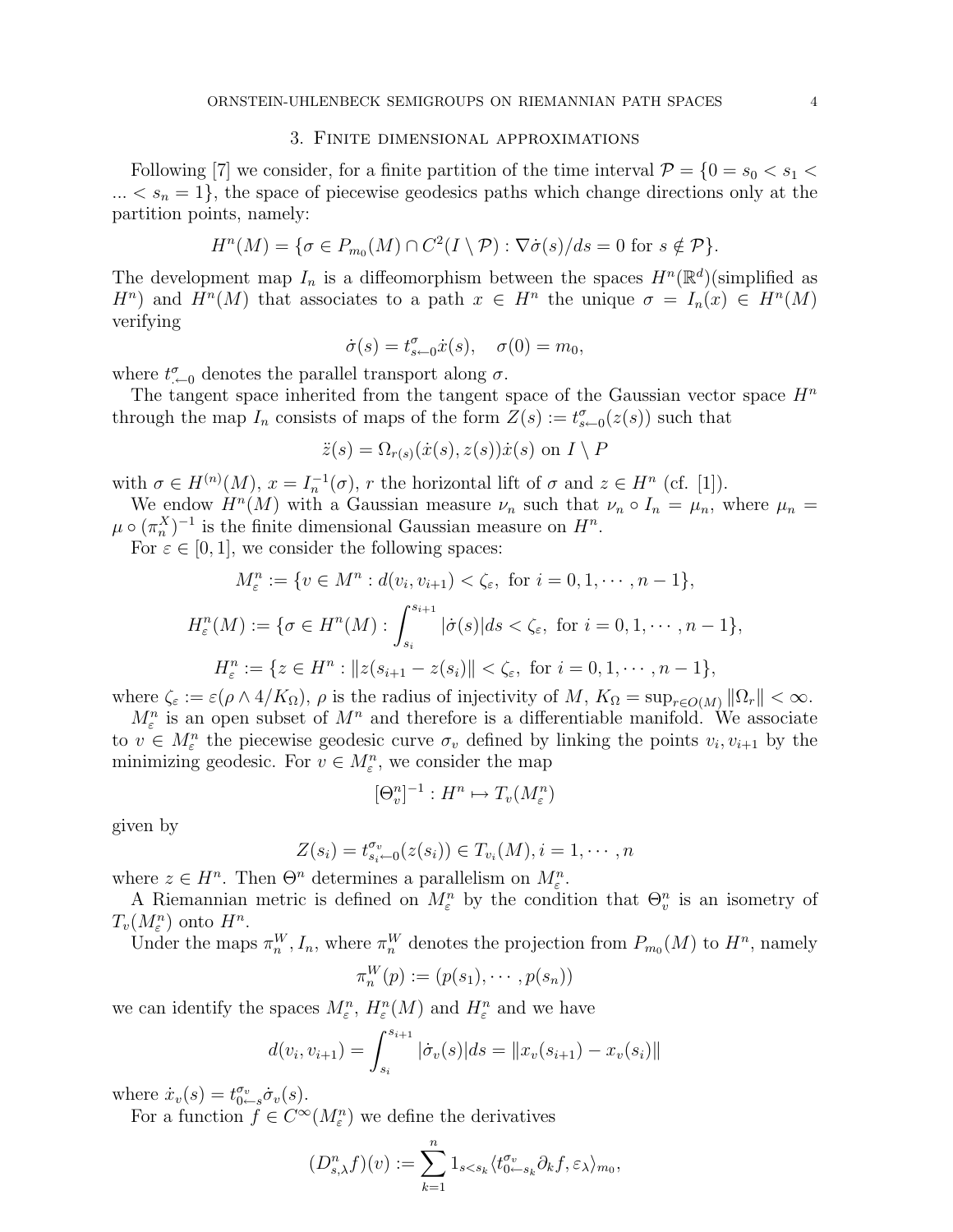and, if Y is a smooth vector field in  $T(M_{\varepsilon}^n)$ ,

$$
D_Y^n f := \int_0^1 D^n_{s,\lambda} f \cdot \dot{y}^{\lambda}(s) ds = \sum_{k=1}^n \langle \partial_k f, Y(s_k) \rangle_{v_k} = Yf.
$$

On  $M_{\varepsilon}^n$  we consider the measure  $\nu_{n,\varepsilon} := \hat{\varphi}_n^2 d\nu_n$  and on  $H_{\varepsilon}^n$  the measure  $\mu_{n,\varepsilon} := \varphi_n^2 d\mu_n$ , where  $\hat{\varphi}_n(v) = \varphi_n(I_n^{-1}(\sigma_v))$  and  $\varphi_n \geq 0$  is a cutoff function on  $H^n_{\varepsilon}$  such that  $\frac{n}{\epsilon}$ 

$$
\begin{cases}\n\varphi_n(b) = 1, b \in H_{\varepsilon}^n, \\
\varphi_n(b) = 0, b \notin H_{\varepsilon}^n, \\
\sup_k ||1 - \varphi_n \circ \pi_n^X||_{D_2^p(X)} \le c \exp\{-cn\}, p > 1,\n\end{cases}
$$

 $\varepsilon' < \varepsilon$  being fixed, c a positive constant.

For a function f on  $M_{\varepsilon}^n$  we define its lift to path space as follows:

$$
\tilde{f}(p) = \varphi_n(\pi_n^X \circ I^{-1}(p)) \cdot f(I_n \circ \pi_n^X \circ I^{-1}(p)).
$$

Finely, for f defined on path space, its projection to  $M_{\varepsilon}^{n}$  is given by

$$
f_n(\sigma) := E^{\mu}(f \circ I(x)|\pi_n^X(x) = I_n^{-1}(\sigma)).
$$

Let

$$
\mathcal{E}^n(f,g):=\int_{M^n_\varepsilon}\Big(\sum_{\alpha}\int_0^1D^n_{\tau,\alpha}fD^n_{\tau,\alpha}g d\tau\Big)d\nu_{n,\varepsilon}
$$

defined for  $f, g \in C_r^{\infty}(M_{\varepsilon}^n)$ , be a Dirichlet form on the Hilbert space  $L^2(M_{\varepsilon}^n, d\nu_{n,\varepsilon})$ . It is a regular Dirichlet form with local property in the sense of Fukushima. Its generator is given by:  $\overline{\phantom{a}}$  $\overline{\phantom{a}}$ 

$$
L^n f = \sum_{\alpha,i,j} s_i \wedge s_j D^n_{z_{i,\alpha}} D_{z_{j,\alpha}} f - \sum_{\alpha,i,j} s_i \wedge s_j \delta^{(n)}(z_{i,\alpha}) D^n_{z_{j,\alpha}} f
$$

where

$$
\dot{z}_{i,\alpha} := \left(\frac{1}{\triangle_{i-1}s}1_{[s_{i-1},s_i]} - \frac{1}{\triangle_{i}s}1_{[s_{i},s_{i+1})}\right)\varepsilon^{\alpha}, i = 1, \cdots, n-1
$$

$$
\dot{z}_{n,\alpha} := \frac{\varepsilon^{\alpha}}{1 - s_{n-1}}1_{[s_{n-1},1]}
$$

 $\delta^{(n)}$  denoting the divergence (i.e., the  $L^2$  dual of the derivative) with respect to the measure  $d\nu_{n,\varepsilon}$ .

In [7] we have proved the following results:

**Theorem 3.1.** If  $f$  is a cylindrical function on the path space, then

$$
\tilde{L}^n f \to Lf \text{ in } L^2(P_{m_0}(M)).
$$

Now we denote the resolvents associated to the Dirichlet forms  $(\mathcal{E}, D(\mathcal{E}))$  and  $(\mathcal{E}^n, D(\mathcal{E}^n))$ , respectively, by  $(G_{\alpha})_{\alpha>0}$  and  $(G_{\alpha})_{\alpha>0}^n$ .

**Theorem 3.2.** Let  $g_n \in L^2(M_\varepsilon^n, d\nu_{n,\varepsilon})$  be a sequence of functions such that  $\tilde{g}_n$  converge weakly to  $g \in L^2(P_{m_0}(M))$ . Then, for any  $\alpha > 0$ , we have

$$
\tilde{G}_{\alpha}^{n}g_{n} \to G_{\alpha}g
$$
 weakly in  $L^{2}(P_{m_{0}}(M)).$ 

Concerning the convergence of the semigroups, we have:

**Theorem 3.3.** For any  $g \in C_b(P_{m_0}(M))$  and any  $t > 0$  the following convergence holds  $\tilde{T}_t^n g_n \to T_t g$  weakly in  $L^2(P_{m_0}(M))$ 

 $g_n$  denoting the projection of g.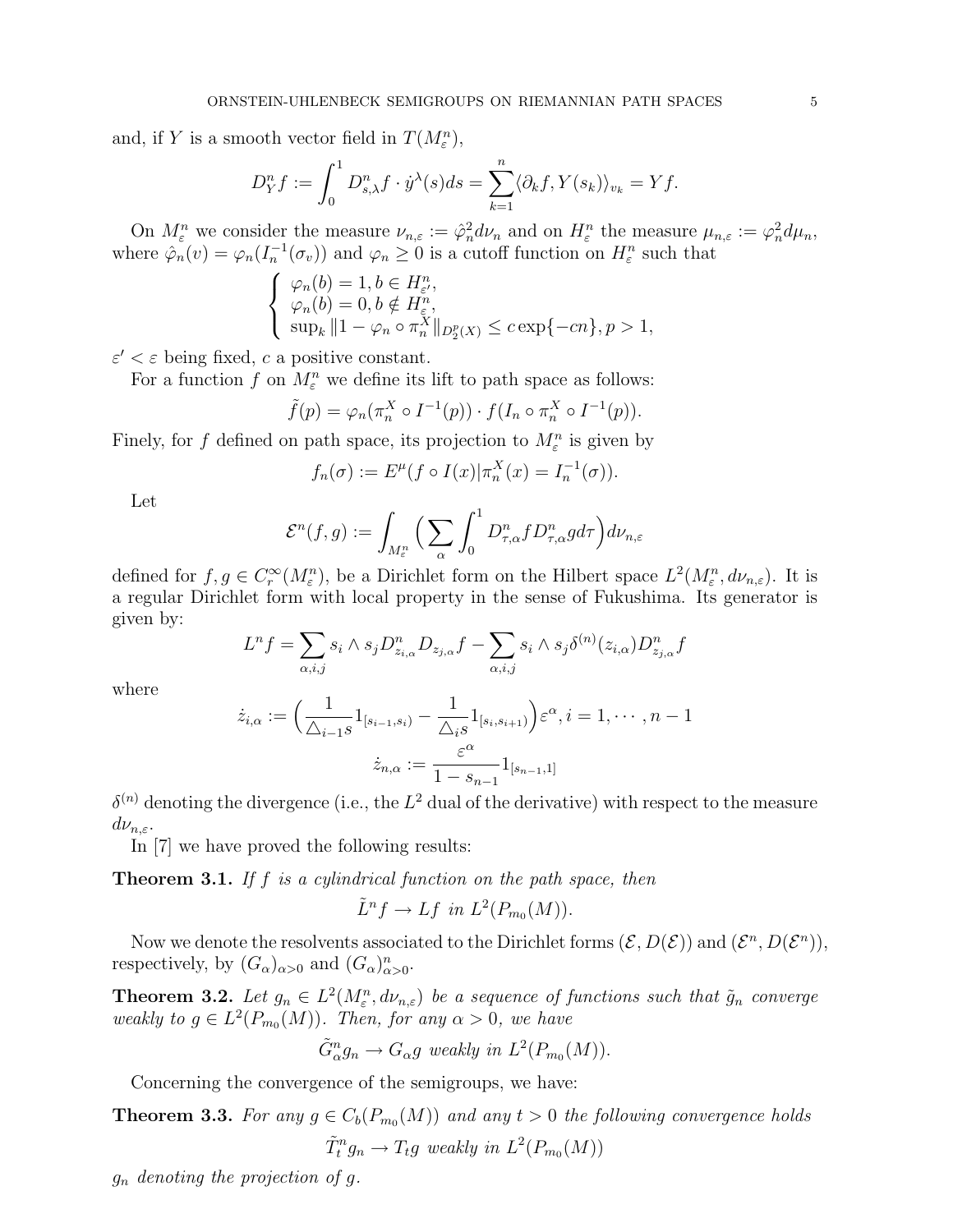#### 4. Strong convergence results

A classical Trotter-Kato theorem ([22]) states that convergence of the resolvents is equivalent to convergence of the semigroups. Moreover, for Feller semigroups, this convergence is equivalent to the one of the generators (corresponding to Feller process) (cf.  $[14,$ p.331, Theorem 17.25]). However, in these results, all the objects are defined on the same space. Sometimes, and this is the case in our finite dimensional approximation scheme for the path space, the operators are defined on different spaces. We shall follow the method used by Röckner and Zhang to prove the convergence of semigroups starting from the generators' convergence. Our result will be stated in a general frame.

Let  $\{H_n, \|\cdot\|_n, n = 1, \cdots, +\infty\}$  be a sequence of separable Hilbert spaces,  $\{(X_n, \mu_n), n =$  $1, \dots, +\infty$  a sequence of measure spaces. We now consider the separable Hilbert spaces of  $L^2(X_n,\mu_n;H_n) =: L^2_n$ . Let  $(L^{(n)},\mathcal{D}(L^{(n)}))$  be positive self-adjoint operators on  $L^2_n$ . When  $n = +\infty$ , we shall omit it for the simplicity of notation. We make the following assumptions:

(i)  $L_n^2 \hookrightarrow L^2$ , the linear embedding map is given by  $i_n$ , which satisfies that for each  $f \in L^2(X_n, \mu_n; H_n)$ 

$$
||i_n f||_{L^2} = ||f||_{L^2_n};
$$

(ii) there is a projection  $j_n : L^2 \mapsto L^2_n$  such that

$$
\lim_{n \to \infty} ||i_n(j_n f) - f||_{L^2} = 0;
$$

(iii) there is a dense subset C(called core of L) of  $\mathcal{D}(L)$  such that  $j_n C \subset \mathcal{D}(L^{(n)})$ , and for every  $f \in \mathcal{C}$ 

$$
\lim_{n \to \infty} ||i_n L^{(n)}(j_n f) - Lf||_{L^2} = 0,
$$

Let  $\{G_{\lambda}^{(n)}\}$  $\{\lambda^{(n)}\}_{\lambda>0}$  be the resolvent associated with  $L^{(n)}$ ,  $\{T_t^{(n)}\}_{t>0}$  the semigroup. That is

$$
G_{\lambda}^{(n)} := (\lambda - L^{(n)})^{-1}, \quad T_t^{(n)} = e^{tL^{(n)}}; n = 1, \cdots, +\infty.
$$

**Proposition 4.1.** Let  $g_n \in L_n^2$  be such that  $i_n g_n \to g$  in  $L^2$ . Then for any  $\lambda > 0$  and  $m \in \mathbb{N}$ , we have

$$
i_n(G_{\lambda}^{(n)})^m g_n \to (G_{\lambda})^m g \text{ in } L^2.
$$

*Proof.* It suffices to prove this for  $m = 1$ . We take a family of functions  $f_m \in \mathcal{C}$  such that

$$
\|(\lambda - L)f_m - g\|_{L^2} \to 0.
$$

Set  $g'_m := (\lambda - L)f_m$  and  $g_{n,m} := (\lambda - L^{(n)})(j_nf_m)$ . For any  $\varepsilon > 0$ , let m be large enough such that

$$
||g_m'-g||_{L^2}\leq \lambda \varepsilon.
$$

Then we have

$$
\|i_{n}(G_{\lambda}^{(n)}g_{n}) - G_{\lambda}g\|_{L^{2}}
$$
\n
$$
\leq \|i_{n}(G_{\lambda}^{(n)}g_{n}) - i_{n}(G_{\lambda}^{(n)}g_{n,m})\|_{L^{2}} + \|i_{n}(G_{\lambda}^{(n)}g_{n,m}) - G_{\lambda}g'_{m}\|_{L^{2}} + \|G_{\lambda}g'_{m} - G_{\lambda}g\|_{L^{2}}
$$
\n
$$
= \|G_{\lambda}^{(n)}(g_{n} - g_{n,m})\|_{L_{n}^{2}} + \|i_{n}(j_{n}f_{m}) - f_{m}\|_{L^{2}} + \|G_{\lambda}(g'_{m} - g)\|_{L^{2}}
$$
\n
$$
\leq \frac{1}{\lambda} \|g_{n} - g_{n,m}\|_{L_{n}^{2}} + \|i_{n}(j_{n}f_{m}) - f_{m}\|_{L^{2}} + \frac{1}{\lambda} \|g'_{m} - g\|_{L^{2}}
$$
\n
$$
\leq \frac{1}{\lambda} \Big( \|i_{n}g_{n} - g\|_{L^{2}} + \|g - g'_{m}\|_{L^{2}} + \|g'_{m} - i_{n}g_{n,m}\|_{L^{2}} \Big) + \|i_{n}(j_{n}f_{m}) - f_{m}\|_{L^{2}} + \varepsilon
$$
\n
$$
\leq \frac{1}{\lambda} \Big( \|i_{n}g_{n} - g\|_{L^{2}} + \|i_{n}L^{(n)}(j_{n}f_{m}) - Lf_{m}\|_{L^{2}} \Big) + 2\|i_{n}(j_{n}f_{m}) - f_{m}\|_{L^{2}} + 2\varepsilon
$$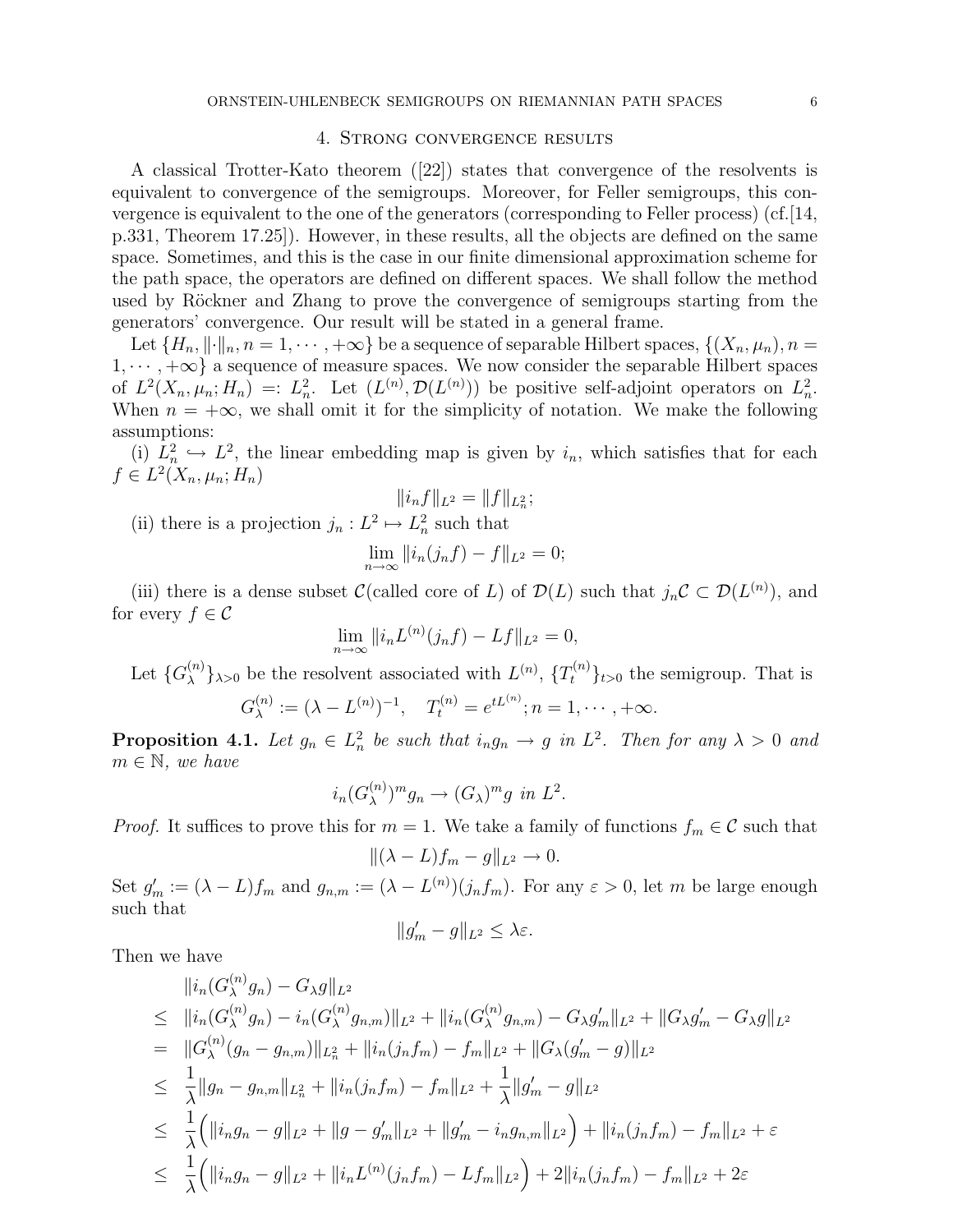Let  $n$  tend to infinity, by the assumption (iii), we obtain

$$
||i_n(G_{\lambda}^{(n)}g_n) - G_{\lambda}g||_{L^2} \leq 2\varepsilon,
$$

which gives the convergence in the lemma.  $\Box$ 

Define the bounded operators

$$
L^{(n,\lambda)} := \lambda(\lambda G_{\lambda}^{(n)} - I)
$$

and the associated semigroup  $T_t^{(n,\lambda)}$  $t_t^{(n,\lambda)} := e^{tL^{(n,\lambda)}}; n = 1 \cdots, +\infty.$ 

**Lemma 4.2.** For  $g_n \in \mathcal{D}((L^{(n)})^2)$ , assume that

$$
\sup_n \|(L^{(n)})^2 g_n\|_{L_n^2} < \infty,
$$

then for fixed  $T > 0$ ,  $T_t^{(n,\lambda)}$  g<sub>n</sub> converges uniformly (with respect to n and  $t \in (0,T]$ ) to  $T_t^{(n)}g_n$  in  $L_n^2$  as  $\beta \to \infty$ .

Proof. Note that

$$
\frac{\partial}{\partial s}(T_{t-s}^{(n,\lambda)}T_s^{(n)}g_n) = T_{t-s}^{(n,\lambda)}T_s^{(n)}(L^{(n)} - L^{(n,\lambda)})g_n,
$$

Since  $T_t^{(n,\lambda)}$  and  $T_t^{(n)}$  are contractive, we have

$$
||T_t^{(n)}g_n - T_t^{(n,\lambda)}g_n||_{L_n^2} \le t ||(L^{(n)} - L^{(n,\lambda)})g_n||_{L_n^2}.
$$

On the other hand,

$$
L^{(n,\lambda)}g_n = \lambda(\lambda G_{\lambda}^{(n)}g_n - g_n)
$$
  
\n
$$
= \lambda^2 \int_0^{\infty} e^{-\lambda t} (T_t^{(n)}g_n - g_n) dt
$$
  
\n
$$
= \lambda^2 \int_0^{\infty} e^{-\lambda t} dt \Big( \int_0^t T_s^{(n)} L^{(n)} g_n ds \Big)
$$
  
\n
$$
= \lambda \int_0^{\infty} T_s^{(n)} L^{(n)} g_n ds \Big( \int_s^{\infty} e^{-\lambda t} dt \Big)
$$
  
\n
$$
= \lambda \int_0^{\infty} e^{-\lambda s} T_s^{(n)} L^{(n)} g_n ds
$$
  
\n
$$
= \int_0^{\infty} e^{-s} T_{s/\lambda}^{(n)} L^{(n)} g_n ds,
$$

Thus

$$
L^{(n,\lambda)}g_n - L^{(n)}g_n = \int_0^\infty e^{-s}ds \Big( T^{(n)}_{s/\lambda} L^{(n)}g_n - L^{(n)}g_n \Big) = \int_0^\infty e^{-s}ds \Big( \int_0^{s/\lambda} T^{(n)}_t (L^{(n)})^2 g_n dt \Big).
$$

Therefore

$$
||L^{(n,\lambda)}g_n - L^{(n)}g_n||_{L^2_n} \le \left(\int_0^\infty e^{-s}s \, ds\right) ||(L^{(n)})^2 g_n||_{L^2_n}/\lambda \le C/\lambda,
$$

which yields the result.  $\Box$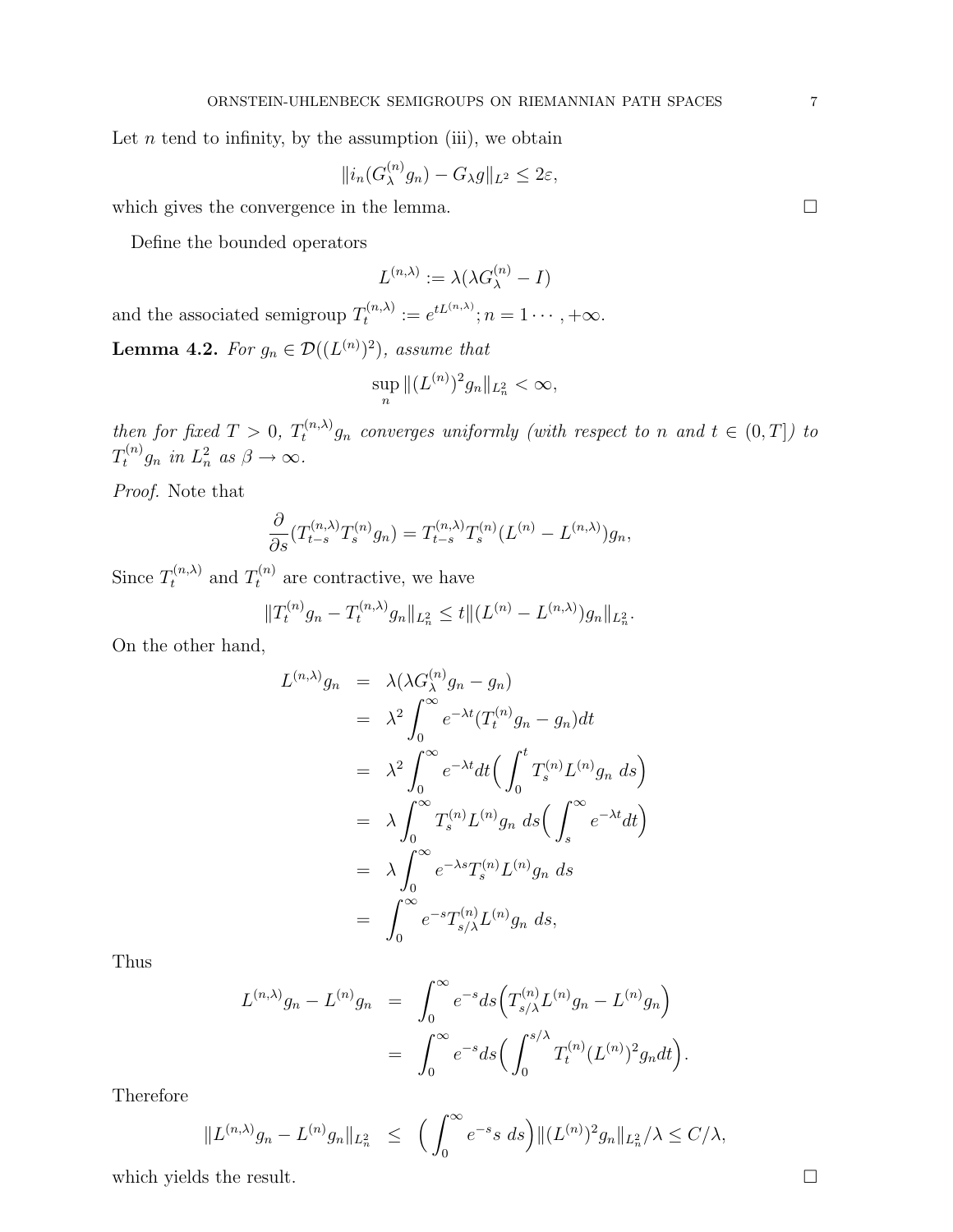**Theorem 4.3.** Let  $g_n \in L_n^2$  be such that  $i_n g_n \to g$  in  $L^2$ . Then for any  $T > 0$ , we have

$$
\lim_{n \to \infty} \sup_{t \in (0,T]} \| i_n T_t^{(n)} g_n - T_t g \|_{L^2} = 0.
$$

*Proof.* We first prove this for special g and  $g_n$ . For  $h \in L^2$ , set

$$
g = (I - L)^{-2}h = (G_1)^2h, \quad g_n = (I - L^{(n)})^{-2}(j_n h) = (G_1^{(n)})^2(j_n h).
$$

Then from Proposition 4.1, we know

$$
\lim_{n \to \infty} ||i_n g_n - g||_{L^2} = 0.
$$

Hence

$$
\sup_{n} \|(L^{(n)})^{2}g_{n}\|_{L_{n}^{2}} = \sup_{n} \|j_{n}h + g_{n} - 2G_{1}^{(n)}(j_{n}h)\|_{L_{n}^{2}} < \infty.
$$

Since  $T_t^{(n,\beta)}$  $t^{(n,\beta)}$  can be written as

$$
T_t^{(n,\beta)} := e^{-t\lambda} \sum_{m=0}^{\infty} \frac{(t\lambda)^m}{m!} (\lambda G_{\lambda}^{(n)})^m \quad ; t, \lambda > 0, n \in \mathbb{N}.
$$

by Lemma 4.2 and Hille-Yoshida approximation, changing the order of the limits we obtain

$$
\lim_{n \to \infty} i_n T_t^{(n)} g_n = \lim_{n \to \infty} \lim_{\lambda \to \infty} i_n T_t^{(n,\lambda)} g_n
$$
  
\n
$$
= \lim_{\lambda \to \infty} \lim_{n \to \infty} e^{-t\lambda} \sum_{m=0}^{\infty} \frac{(t\lambda)^m}{m!} i_n (\lambda G_{\lambda}^{(n)})^m g_n
$$
  
\n
$$
= \lim_{\lambda \to \infty} e^{-t\lambda} \sum_{m=0}^{\infty} \frac{(t\lambda)^m}{m!} \lim_{n \to \infty} i_n (\lambda G_{\lambda}^{(n)})^m g_n
$$
  
\n
$$
= \lim_{\lambda \to \infty} e^{-t\lambda} \sum_{m=0}^{\infty} \frac{(t\lambda)^m}{m!} (\lambda G_{\lambda})^m g
$$
  
\n
$$
= T_t g, \text{ in } L^2
$$

where we used Lebesgue's dominated convergence theorem in the third step.

Next we prove this for arbitrary  $g \in L^2$ . Since  $\mathcal{D}((I-L)^2)$  is dense in  $L^2$ , there exist  $h_k \in \mathcal{D}((I-L)^2)$  such that

$$
\lim_{k \to \infty} \|h_k - g\|_{L^2} = 0.
$$

Set

$$
g_n' = j_n g, \quad h_{n,k} = j_n h_k.
$$

Then

$$
\|i_n T_t^{(n)} g'_n - T_t g\|_{L^2}
$$
  
\n
$$
\leq \|i_n T_t^{(n)} g'_n - i_n T_t^{(n)} h_{n,k}\|_{L^2} + \|i_n T_t^{(n)} h_{n,k} - T_t h_k\|_{L^2} + \|T_t h_k - T_t g\|_{L^2}
$$
  
\n
$$
\leq \|h_{n,k} - g'_n\|_{L^2_n} + \|h_k - g\|_{L^2} + \|i_n T_t^{(n)} h_{n,k} - T_t h_k\|_{L^2}.
$$

First letting  $n \to \infty$ , and then  $k \to \infty$ , we get

$$
\lim_{n \to \infty} ||i_n T_t^{(n)} g'_n - T_t g||_{L^2} = 0.
$$

Lastly, for any  $g_n \in L^2_n$ , if

$$
\lim_{n\to\infty}||i_ng_n-g||_{L^2}=0.
$$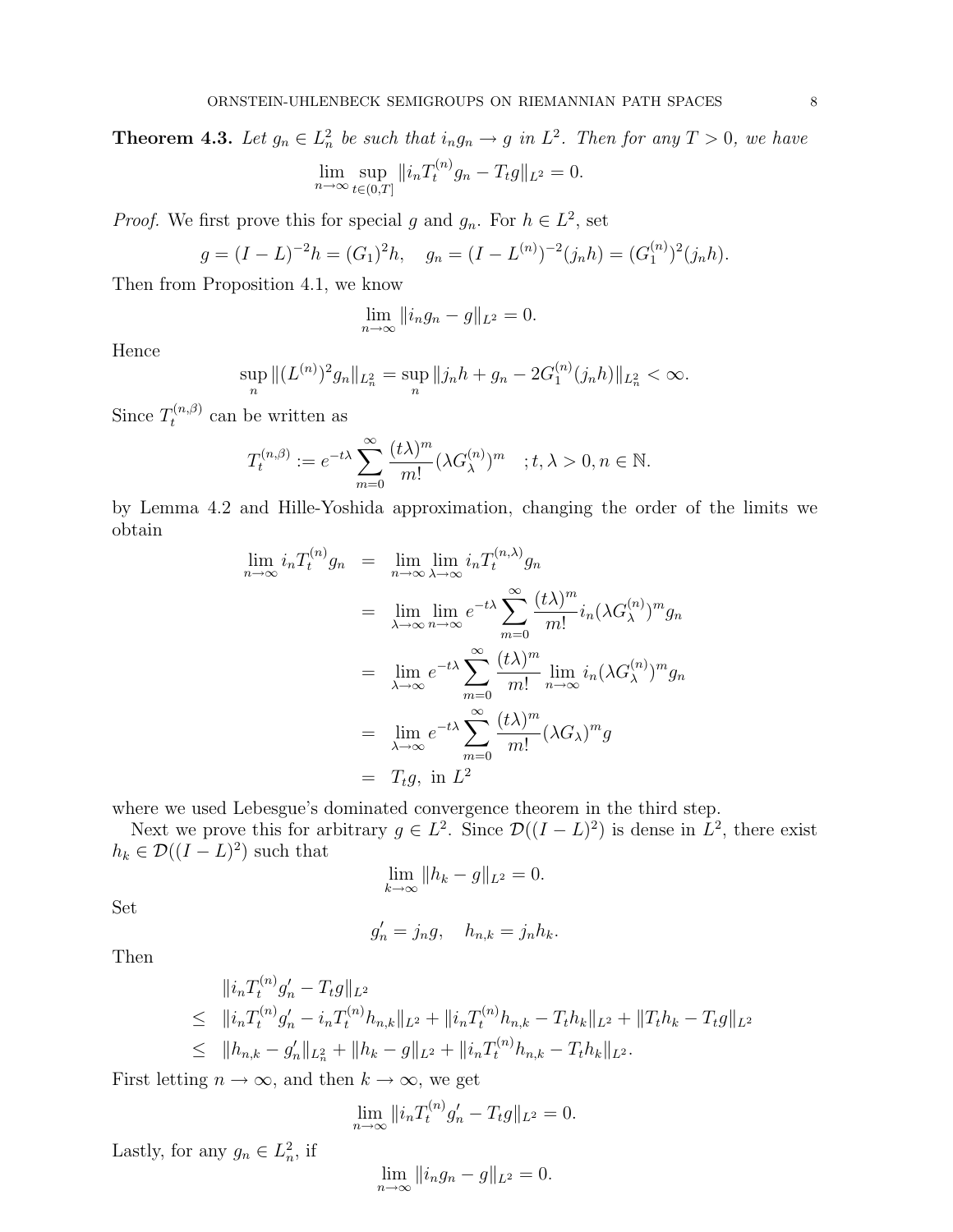Then

$$
\lim_{n \to \infty} ||i_n T_t^{(n)} g_n - T_t g||_{L^2} = \lim_{n \to \infty} ||i_n T_t^{(n)} g_n - i_n T_t^{(n)} g'_n||_{L^2}
$$
  
\n
$$
\leq \lim_{n \to \infty} ||g_n - g'_n||_{L^2_n}
$$
  
\n
$$
= 0,
$$

we complete the proof.  $\Box$ 

# 5. Some properties of the O.U. semigroup

In [8] we have shown some properties that hold in the general theory of Dirichlet forms for self-adjoint Markovian semigroups. They hold in particular for the Ornstein-Uhlenbeck semigroup on the path space we have been studying.

For example, for  $\alpha > 0$  and any exponent  $1 < p < \infty$ , we have

$$
||L^{\alpha}T_t f||_p \le \frac{c_p}{t^{\alpha}} ||f||_p
$$

and, for  $f$  in the domain of  $L$  and with constant sign

$$
||df||_p \le c_p ||f||_p^{\frac{1}{2}} ||Lf||_p^{\frac{1}{2}}, 1 < p \le 2.
$$

Concerning the derivatives of the semigroup, the de Rham-Hodge  $L^2$  contractivity, namely

$$
||T_t f||_{1,2} \leq ||f||_{1,2}
$$

where  $\|\cdot\|_{1,2}$  denotes the Sobolev norm correspondent to the first derivative in  $L^2$ , was also derived in [8]. This property had been previously proved by [13] using different methods.

The semigroup also satisfies the following Harnack inequality:

$$
||dT_t f||_p \le \frac{C_p}{\sqrt{t}} ||f||_p
$$

for  $1 < p \leq 2$ .

An Harnack theorem for the corresponding heat kernel has been announced in [6].

Finally we also refer to [9], where a Littlewood-Paley type inequality on the path space was proved.

# 6. The lifted semigroup

In [4] a Markovian connection on the path space was introduced in order to renormalize the Levi-Civita connection, which produces a divergent curvature. If  $Z_1$ ,  $Z_2$  are adapted vector fields, and  $z_i(\cdot) = t_{0-}^p(Z(\cdot))$ ,  $i = 1, 2$ , are the corresponding Cameron-Martin vectors, the Markovian connection is defined by

$$
\frac{d}{d\tau}(\nabla_{z_1}z_2) = D_{z_1}z_2 + Q_{z_1} \cdot \left(\frac{d}{d\tau}z_2\right), \ Q_z(\tau) = \int_0^\tau \Omega(z, \circ dx)
$$

where  $\Omega$  denotes the curvature tensor of the manifold M and ∘dx stands for Stratonovich stochastic integration. Here we have identified the covariant derivative with its image through the parallel transport.

In [7] we have defined on the finite manifold  $M_{\varepsilon}^n$  a Markovian connection which is Riemannian : for any smooth vector fields  $Y, Z \in T(M_{\varepsilon}^n)$ , we put

$$
\frac{d}{ds}(\nabla_Y^n Z)^\lambda(v, s^-) := D_Y^n \dot{z}^\lambda(s^-) + \int_0^{s^-} \Omega_{\gamma\lambda\beta}^\lambda(\sigma_v(\tau)) y^\gamma(\tau) d[I_n^{-1}(\sigma_v)]^\lambda(\tau) \cdot \dot{z}^\beta(s^-).
$$
  
where  $s^- = \max\{s_i \le s\}.$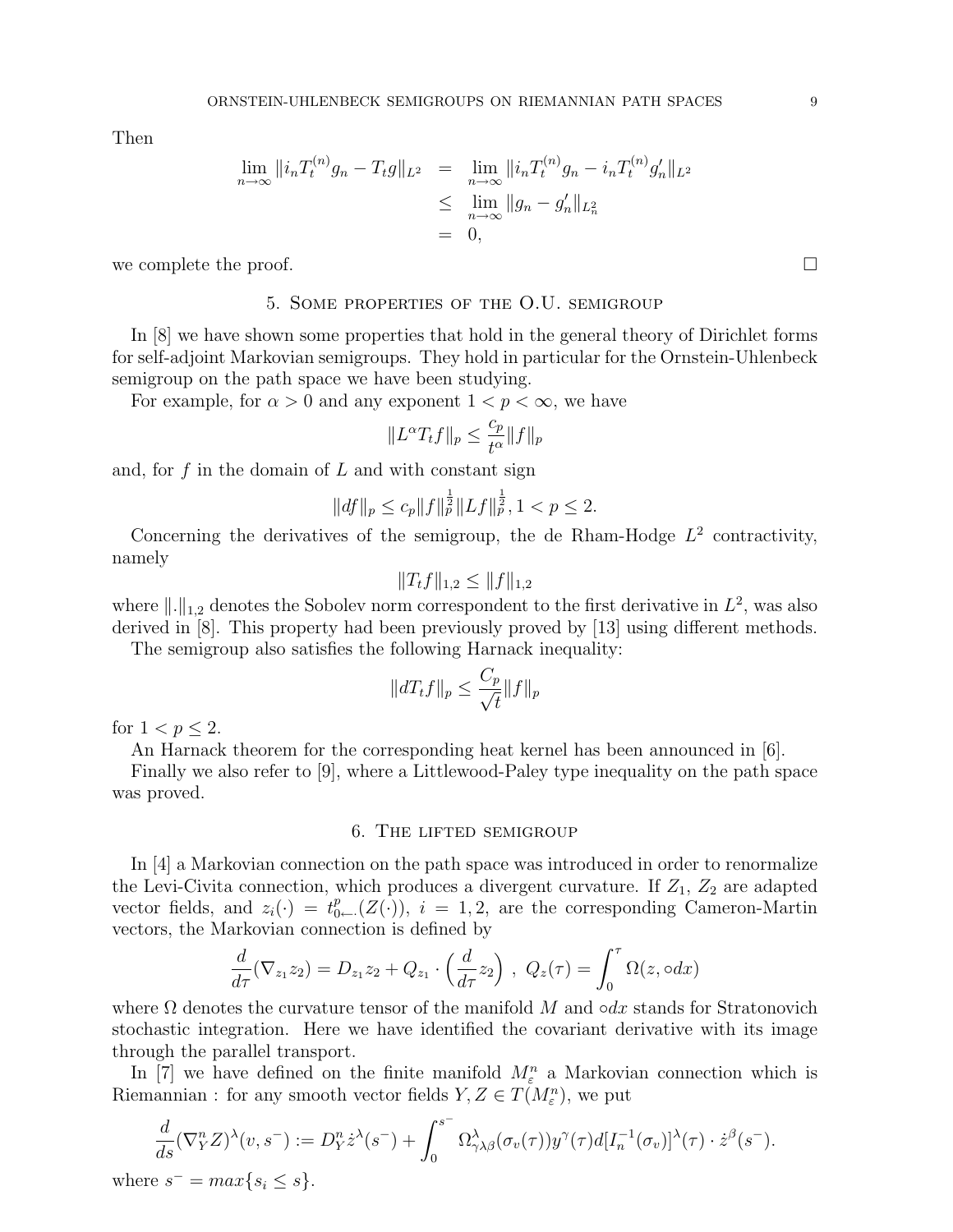The operator  $L^n$  can be lifted to the frame bundle  $O(M_{\varepsilon}^n)$  through the connection  $\nabla^n$ , thus defining an operator  $\mathcal{L}_{O(M_{\varepsilon}^{n})}^{n}$  such that, for any smooth function f,

$$
\mathcal{L}^{n}_{O(M_{\varepsilon}^{n})}(f\circ\pi)=(L^{n}f)\circ\pi
$$

where  $\pi$  denotes the canonical bundle projection. Furthermore, if Z is a vector field on  $M_{\varepsilon}^{n}$  and  $F_Z(r) = r^{-1}(Z) \in H^{n}$  denotes its scalarizition, we have:

$$
\mathcal{L}_{O(M_{\varepsilon}^{n})}^{n}F_{Z}=F_{\mathcal{L}^{n}Z},
$$

where

$$
\mathcal{L}^n Z = \sum_{\alpha,i,j} s_i \wedge s_j \nabla_{z_{i,\alpha}}^n \nabla_{z_{j,\alpha}} f - \sum_{\alpha,i,j} s_i \wedge s_j \delta^{(n)}(z_{i,\alpha}) \nabla_{z_{j,\alpha}}^n f.
$$

On the other hand, an operator  $\mathcal L$  on vector fields on the path space associated to the Markovian connection was defined in [3]. For cylindrical vector fields  $Z \in \mathcal{C}(H) = \{Z(p) =$  $\frac{N}{k}$  $\sum_{i=1}^{k} F_i(p) h_i, F_i$  cylindrical }, where  $\{h_i\}$  denotes a basis in H, it can be written as:

$$
\mathcal{L}Z = \sum_{\alpha} \int_0^1 \nabla^2_{\tau,\alpha} Z d\tau - \sum_{\alpha} \int_0^1 \nabla_{\tau,\alpha} Z \circ dx^{\alpha}(\tau)
$$

In [7] we have proved the following:

**Theorem 6.1.** For any  $Z \in \mathcal{C}(H)$  we have

$$
(\tilde{\mathcal{L}}^n + I)Z_n \to (\mathcal{L} + I)Z
$$

in  $L^2(P_{m_0}(M), \nu; H)$ , where

$$
Z_n(.) = \int_0^{\cdot} \Big( \sum_{i=1}^n 1_{[s_i, s_{i+1})}(s) \Big( \frac{1}{s_{i+1} - s_i} \int_{s_i}^{s_{i+1}} \dot{z}(\tau) d\tau \Big) \Big) ds.
$$

Dirichlet forms can be naturally associated in this framework to the operators  $\mathcal{L}^n + I$ and  $\mathcal{L} + I$  and in the correspondent resolvents converge weakly in  $L^2$ . Concerning the semigroups, we have constructed in [7] a process  $r_t = (p_t, e_t)$  on the space  $P_{m_0}(M) \times$  $P(O(d))$  as the lift of the O.U. process  $p_t$  on the path space through the Markovian connection. The following representation formula for the semigroup associated to  $\mathcal{L} + I$ holds:

**Theorem 6.2.** For any  $Z \in \mathcal{C}(H)$  we have

$$
(T_t^{(\mathcal{L}+I)}Z)(p) = e^{-t}E(r^{-1}(w,p,t)Z)
$$

and, concerning the convergence of the semigroups, we have:

**Theorem 6.3.** Let  $Z \in \mathcal{C}(H)$ ,  $Z_n \in L^2(M^n_\varepsilon, \nu_{n,\varepsilon}; H^n_\varepsilon)$ . Then for any  $Y \in L^2(P_{m_0}(M), \nu; H)$ we have

$$
E^{\nu}((\tilde{T}_t^{(\mathcal{L}^{n+I})}Z_n|Y)_H) \to E^{\nu}((T_t^{\mathcal{L}+I}Z|Y)_H)
$$

This weak convergence can be improved by the methods described in paragraph 4 that strong  $(L^2)$  convergence holds.

Acknowledgement: The first author wishes to thank the organizers of the First Sino-German Conference on Stochastic Analysis held in Beijing for their invitation.